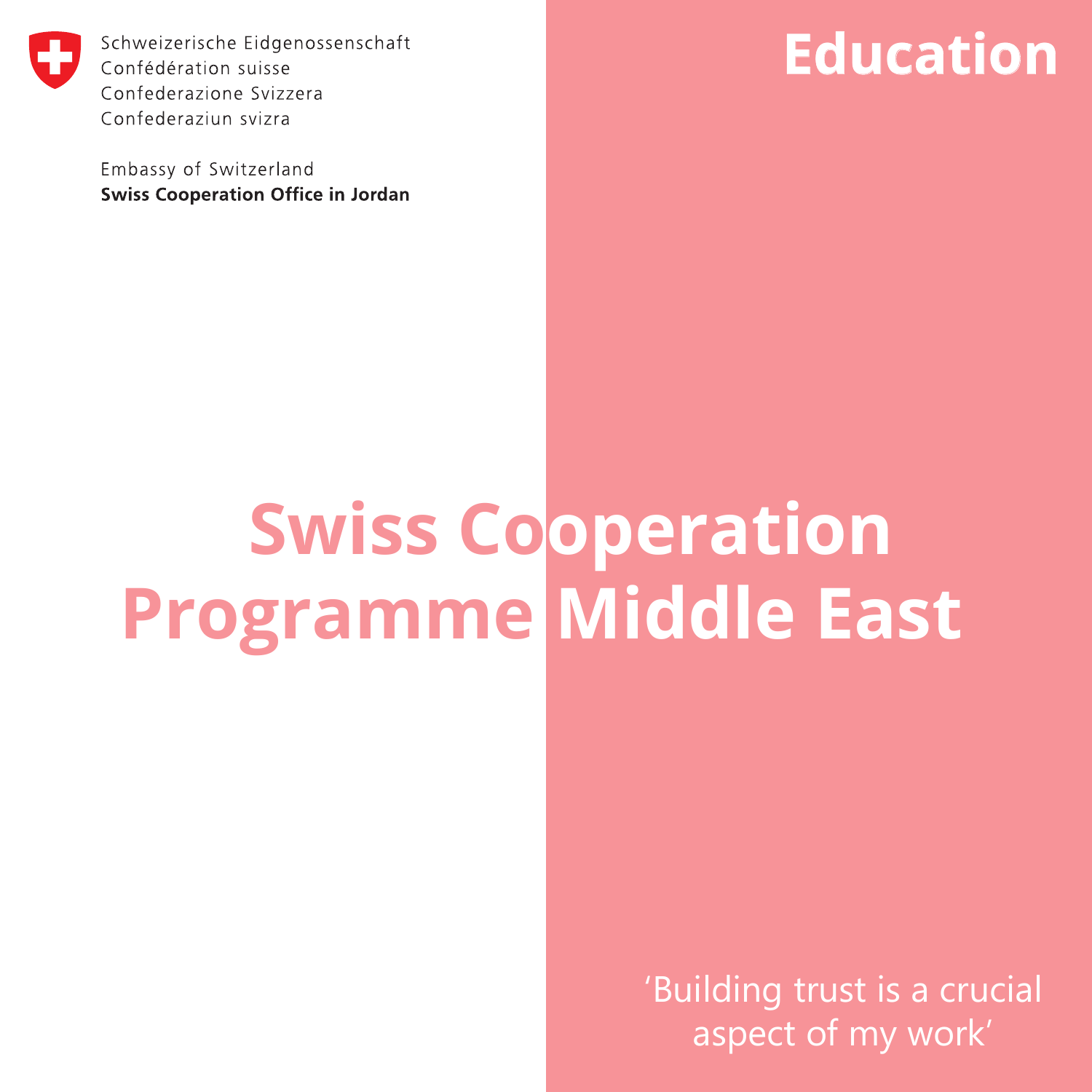## **Swiss Cooperation Programme Middle East:**

**Switzerland works in the region focusing on four key themes:** 

- Protection & Migration
- **Education** & Income
- Conflict Prevention & Peace Promotion
- Water and Sanitation

Switzerland implements projects directly or works with Partner Organisations to to Advise the UN.

# SDC Direct Implementation: School rehabilitation

Since 2012, SDC has rehabilitated 88 public schools for Syrian refugee and affected host community school-age children in cooperation with the Ministry of Education in Jordan. One rehabilitation project amounts to CHF 100,000 per school – equalling roughly 3 per cent of the average cost for a new school building. Rehabilitation work focuses primarily on improving hygiene and safety in the school environment, including new sanitation facilities, waterproofing, accessibility. The physical rehabilitation consists of one aspect under the Education portfolio and is complemented with work on the access to and quality of education for all children through projects with partners.



**In 2020, access to education became a global issue when the COVID-19 pandemic forced many governments to temporarily close down schools and to shift to distance-learning modalities in an effort to contain the spread of the virus. However, millions of boys and girls around the world have had no, or only limited access to education and adequate education facilities, and children in Jordan are no exception. Many of the country's 3,600 public schools are run down and the problem has been exacerbated by the more than 650,000 Syrian refugees who have arrived in Jordan since the onset of the Syria crisis ten years ago. Experts from Switzerland's Humanitarian Aid Unit (SHA) have supported Jordan's Ministry of Education (MoE) in rehabilitating public schools hosting both Syrian refugee and affected host community school-age children since 2011. According to Jill Schmidheiny, Swiss architect and project manager based in Amman, the job goes far beyond just rehabilitating schools. We caught up with Jill to find out more about her work in Jordan.**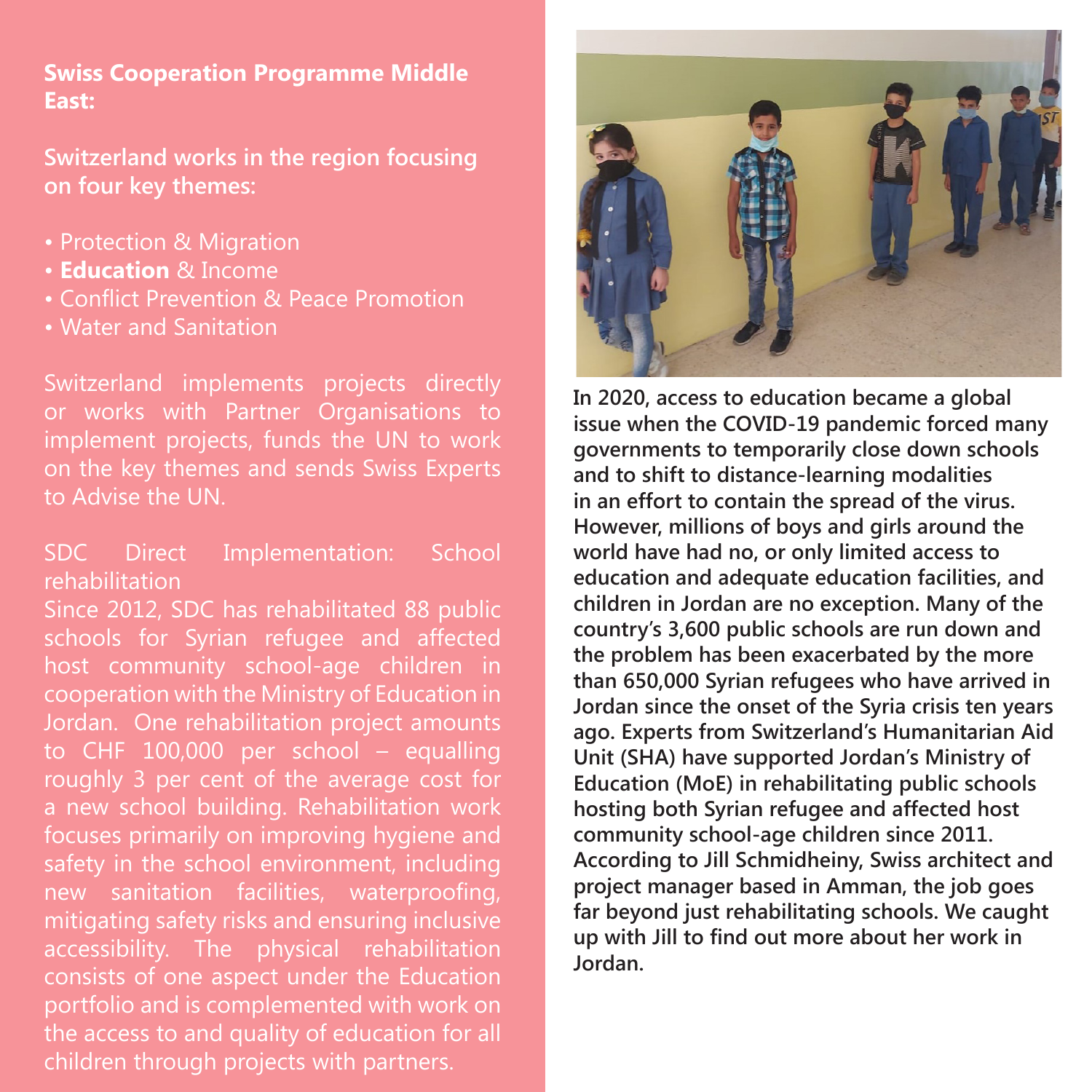#### **Switzerland has supported Jordan's Ministry of Education in its efforts to rehabilitate school for almost ten years. Has this support borne fruit, and can you see an improvement?**

**Jill Schmidheiny:** In Jordan, public school buildings are often not fit for use as safe learning spaces for children due to heavy overuse, vandalism and lack of maintenance. Sanitary units are in disrepair with insufficient or no running water, many facilities are heavily damaged, and fire and safety hazards prevail. Pre-existing challenges like low budget allocation to the education sector and overcrowded schools were apparent before and exacerbated by the Syria crisis. This is where the SDC comes in to support the government in creating safe, protective and learning-conducive environments for both Jordanian and Syrian students alike.

#### **Construction work in Jordan is probably of a different standard than in Switzerland. What are the challenges?**

**J.S.:** As anywhere else in the world, construction work is complex as you have to manage deadline constraints and tight budgets while maintaining quality. In Jordan, we work with contractors who belong to the lowest official grade, meaning they are generally unskilled and therefore in need of constant guidance on how to meet our standards. For me, this is both a major challenge and unique quality of our project approach. Working with the contractors and encouraging them to meet our quality level is only possible if they trust us, hence developing a good relationship with our partners is a crucial aspect of my work, which I really enjoy.

**How do you build this trust and convince the contractors to work to your specifications? J.S.**: When problems arise, I resort to explaining why we need to ensure quality, sometimes by providing concrete scenarios of how failing to do so could affect their own children. Recently reported incidents in public schools include children being evacuated from the roof during a fire with locked escape routes, or a dislocated ceiling fan causing injuries. Although tragic, these examples help highlight not just 'what' – but 'why' – and can provide an incentive for contractors to improve their work. On the lighter side, keeping a good sense of humour helps relieve tension in even the most difficult negotiations.

Systemic vandalism and lack of maintenance are widespread in public infrastructure, so it becomes ever so important not just to finalise a project but to involve MoE actors on all levels in the project. We work closely with the authorities and use existing systems. My Jordanian colleague and I interact with MoE engineers on a daily basis who will take forth the knowledge of how to maintain quality and achieve full rehabilitation within a feasible budget. Although this does require constant coordination from our side, so far we have rehabilitated 88 schools in collaboration with the MoE, building not just safe and healthy school environments but also contributing to SDC's visibility.

I interpret success in our project not only by finalising our rehabilitation work, but rather by observing actors take initiative to further improve their surroundings.

#### **Do you have an example?**

**J.S.:** .: Yes - challenging construction work was ongoing in a girls' school in Russaifah, Zarqa Governerate. However, the principal wanted a wall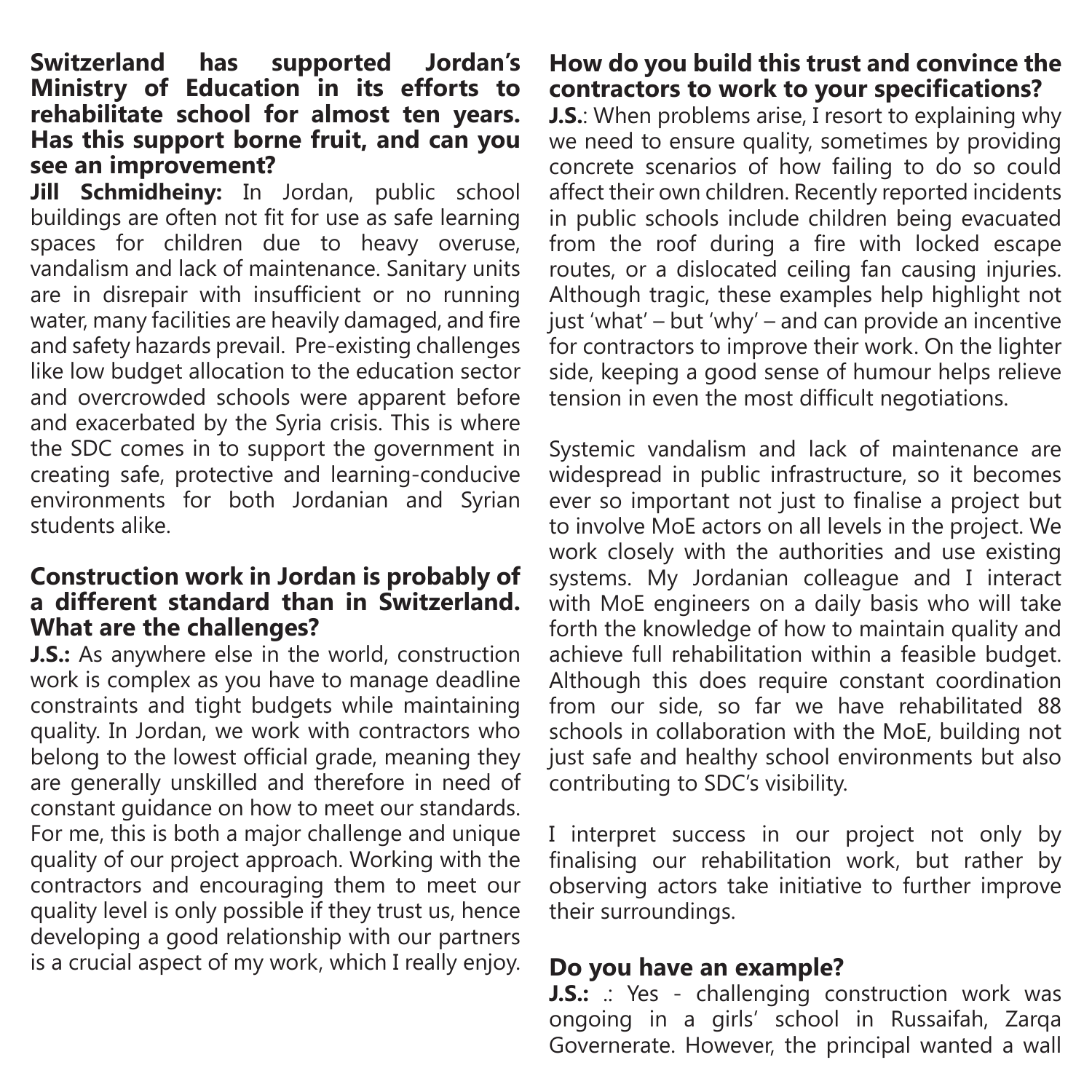

painted in her office. It was a royal blue and she often wore blue clothes, leading me to think that she had originally chosen the colour. Although I firmly rejected her request, explaining that priority must be given to urgent work, she would insist that nothing made her unhappier than seeing the blue wall every day. Then she would move on to recite her long 'wish' lists written on post-it notes of all the work our project would not cover. This is a reoccurring situation, as school users often focus on beautification of what is closest to them physically and what will give them a sense of immediate improvement. Painting – although a priority for most principals – is never a priority for our work as we direct our limited funds towards infrastructure issues. That makes for a hard match, and the much-needed energy often goes towards constantly managing expectations.

When we returned to check on things after completion, I was surprised to see that her wall was suddenly beige. The principal seemed relaxed and told us that she had taken the matter into her own hands and hired a painter to do the job. She then reached for her post-it notes, which I was dreading, expecting to receive yet another wish list. Instead she asked for the plumber's telephone number for future reference.

Moments like these remain memorable to me. It is proof that your work pays as actors, who we have worked with intensively, take ownership and become part of the project. We can provide support and incentives, but self-initiative cannot be orchestrated. I believe it is an essential element and contributes to project sustainability.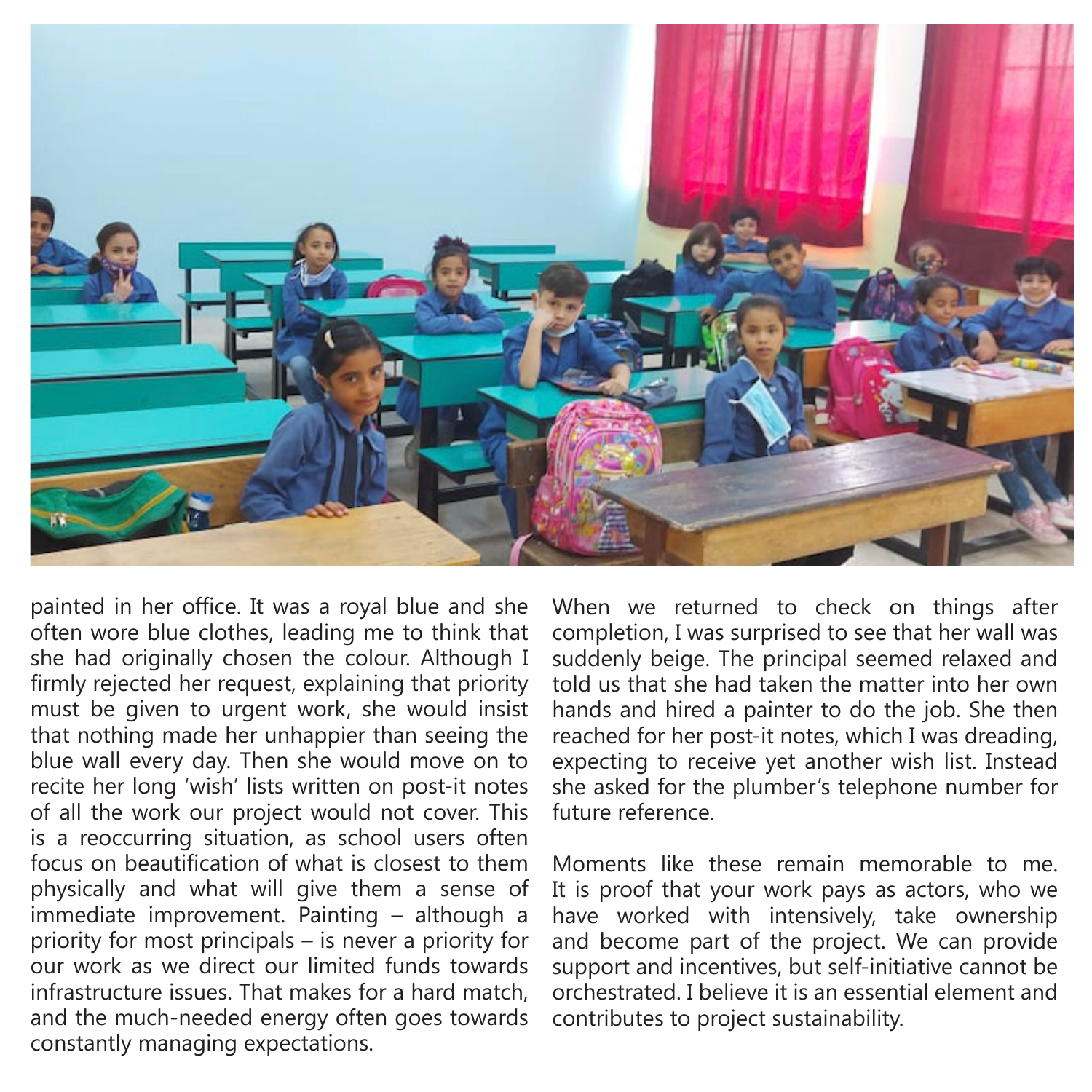#### **You said that the schools' wish lists and the SDC's priorities usually don't match. Why?**

**J.S.:** Differently than in other countries, public school premises are not necessarily considered a 'safe haven' here. They are often used as a platform for neighbouring communities to vent their frustrations against the government with targeted attacks on school property. This is why school users often request to have higher walls, a heavier gate or CCTV installed. Based on our experience, we take vandalism into consideration during our work, protecting facilities and making them easier to maintain, but we do not agree to heighten existing walls.

# **Why not?**

**J.S.:**Because we believe the solution to dissatisfaction is linked to the overall need for decentralised decision-making, sometimes starting on community and school-level. It may sound like a contradiction, but in neighbourhoods where the gate is left open and schoolgrounds become public space, lower vandalism can be observed. Not an easy process overall, but the best security comes from within. SDC project priorities are directed to reinstating basic infrastructure, mitigating fire and safety hazards and providing inclusive access to the building.

#### **How do you make sure the rehabilitation work you have done is being appreciated and maintained?**

**J.S.:** In parallel to the MoE's efforts to address maintenance on a systemic level, we work jointly with the Norwegian Refugee Council (NRC) on school-level on raising awareness of the importance of well-maintained surroundings. Once SDC rehabilitation is finished, the NRC supports the respective school during two academic years. In this time, school management is encouraged to define needs, create an action plan and involve parents in their children's education. By means of specific trainings and guidance, teachers' and students' capacities are enhanced on subjects like hygiene awareness, bullying, violence and vandalism.

NRC reactivates existing school structures such as Parents-Teachers' Associations and Students' Councils, giving students, teachers and parents the chance to voice their opinions and ideas. If we get them on board and involve them, they feel empowered which can have a lasting effect on how they treat their schools.

## **Last but not least, how much has your work changed with the COVID-19 pandemic?**

**J.S.:**The physical challenges might seem the most apparent, when travel between governerates was banned and access to our construction sites partially blocked. Less obvious, but just as impactful was the effect COVID-19-related school closures had on our counterparts' capacities at the MoE regarding immediate focus on remote learning and new procedures, overwhelmed staff and disconnected students. Government-imposed restrictions and lockdowns had an enormous strain on Jordan's economy, especially on day-workers and small businesses who are key actors in our construction projects. So, tensions were and remain high, and it goes without saying that it's good my colleague and I are experienced in navigating challenges in our daily work.